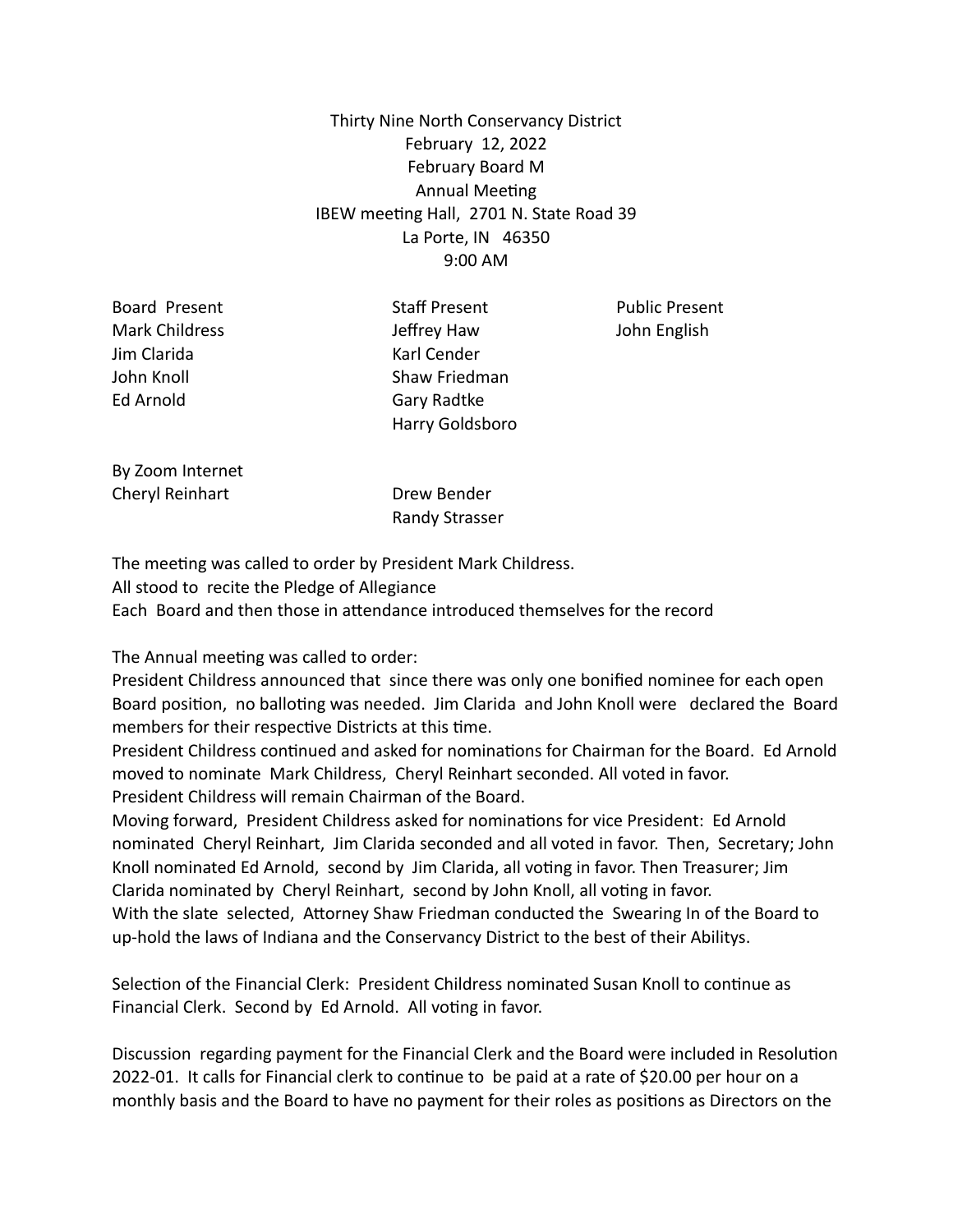Board. Cheryl Reinhart moved to approve Resolution 2022-01, second by Ed Arnold, and all voting in favor. Board members to sign Resolution before the end of the meeting.

Clerk Knoll presented the Conflict of Interest document, which states that she is married to Board member John Knoll and that he abstains for votes which relate to the association. Cheryl Reinhart moved to approve the document and Ed Arnold seconded, all voted in favor. The Board will sign the document before leaving and it will be forwarded to the DLGF.

The Contract for the Office Space for the District needed to be renewed with Childress Holding, LLC. Cheryl Reinhart moved to approve the new agreement which was the same as last year, Ed Arnold, seconded, all voted in favor, President Childress, abstaining.

President Childress presented a Conflict of Interest document to the Board, which states that he is the President of Childress Holdings, LLC and derives payment from the rents paid to that company. He will abstain from voting on Board decisions when they come up. The Board will sign the Conflict of Interest form and it will be forwarded to the DLGF site.

## Other Staff Selections:

Legal Advisor: The current legal advisor, Attorney Shaw Friedman, proposes an increase in monthly retainer, but all other conditions remain the same. Ed Arnold moved to Continue with Attorney Friedman as our Attorney, second by Cheryl Reinhart, all voting in favor.

Financial Advisor: Karl Cender, from Cender/Dalton Municipal Advisors (Formerly Cender and Company) has submitted a contract which proposed that Principal Advisors will stay at the same hourly rate, but Staff hourly rate will rise \$50.00 per hour. Motion to approve the Contract, by Ed Arnold, second by Cheryl Reinhart, all voted in favor.

Engineering Advisors: Two firms: VS Engineering and Radtke Engineering and Surveying have submitted contracts for consideration. President Childress will allow each Principle to give a short Presentation before selection.

Gary Radtke gave a short history of his work with the District, starting in the 1990s as the Engineer from McMahon Associates (Valparaiso Office) working on the original design for the district infrastructure,. He reminded that the City of Lal Porte and their then current Superintendents did the design with us and set the connection sites. All was well through about 19 years. In 2012 he went private on his own and continued with the District. In 2020 he sold his business to VS Engineering and had a two year non-complete clause. That time frame is over and he is asking consideration to be the Engineer for the District again. He realizes that we have a problem with the City now to deal with and would work toward doing so. He would suggest some ways that this could be accomplished after a study:

Plan for our own water system There was a report/plan done 20 years ago that could be the start of that phase

Get a water supply from another City

Mr. Radtke reminded that there are currently no City or County services promised from either of them.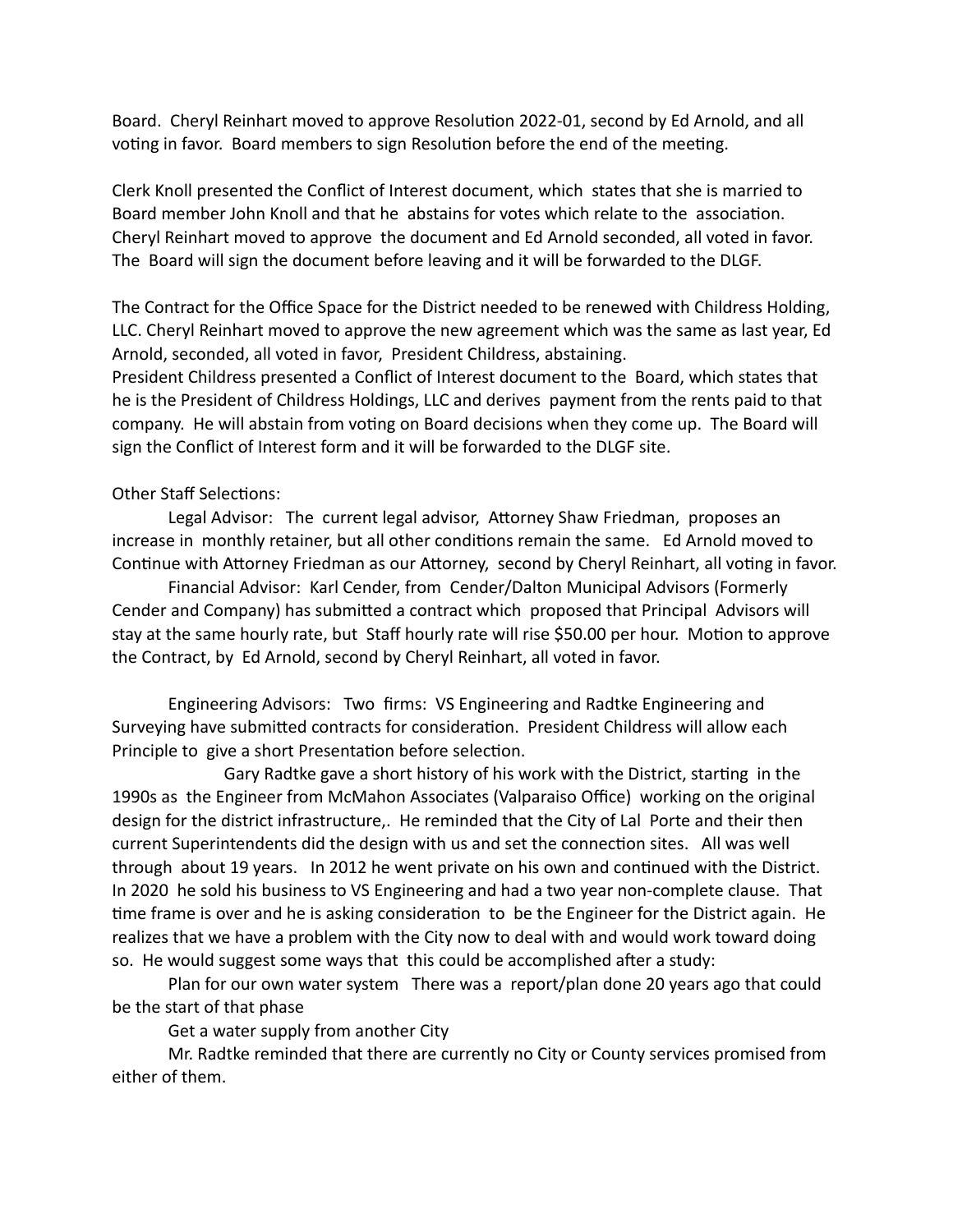President Childress asked what Mr. Radtke fells a yearly estimate of costs would be for his services, and he replied he would be working on a per hour basis unless there was a project which could fall under a not-to- exceed title. He also noted that there are some aspects of our need that might already have been worked on in past years which could lighten the number of hours to bring a plan up to date.

Jeffrey Haw, VS Engineering Randy Strasser and Drew Bender by Zoom discussed how VS Engineering would like to continue with the District as the Engineers:

Jeffrey Is the local representative and has been the primary for the last 2 years. Prior he has been with Radtke Engineering for 3 years doing work for the District. VS is not just a local company, but has brought Good engineering experience to our needs. Drew Bender spoke about the abilities of VS. They do mostly construction In municipalities in Indiana. Ed Arnold asked if VS has any contracts with the City of La Porte currently. Jeffrey answered, yes, bridge projects and some infrastructure.

Ed Arnold continued that he has concerns because of this situation: Who will be served if there is a conflict? Drew Bender replied: Jeffrey has represented us (District0 well for two years, and he could not give any other example of how it would be.

Attorney Friedman suggested that both firms could give a lot to the District. The Board could appoint both as "of record" then work service by service on individual projects to get the best of both.

Cheryl Reinhart replied : "That makes sense"

Attorney Friedman: This way expertise is not punished. It would be done by a cost-bycost basis. VS might have the skill set, and Radtke Eng. the History

Ed Arnold replied that Radtke Engineering commits to no conflict of interest by working for the city. In so doing, Ed Arnold made a motion to have Radtke engineering as the District's Engineer. John Knoll Seconded Cheryl Reinhart voted "Nay" President Childress asked for a vote from Jim Clarida, who voted "Aye" Radtke Engineering will be the 2022 Engineering Advisor for the District.

#### Questions about open projects:

Ed Arnold moved to have open projects completed by VS engineering, Second by Jim Clarida and all voting in favor.

#### Website:

The monthly rate of the Website Advisor was reduced just a few months ago. Ed Arnold made a motion to continue the contract at the same price and for the same basic services. Cheryl Reinhart seconded and al voted in favor.

# The Investment Meeting was opened:

Cheryl Reinhart mentioned that leaving the excess money we have accrued from previous investing, in the bank checking accounts for the time being, is probably the best we can do so that as interest rates start to rise, we can be poised for good investments again.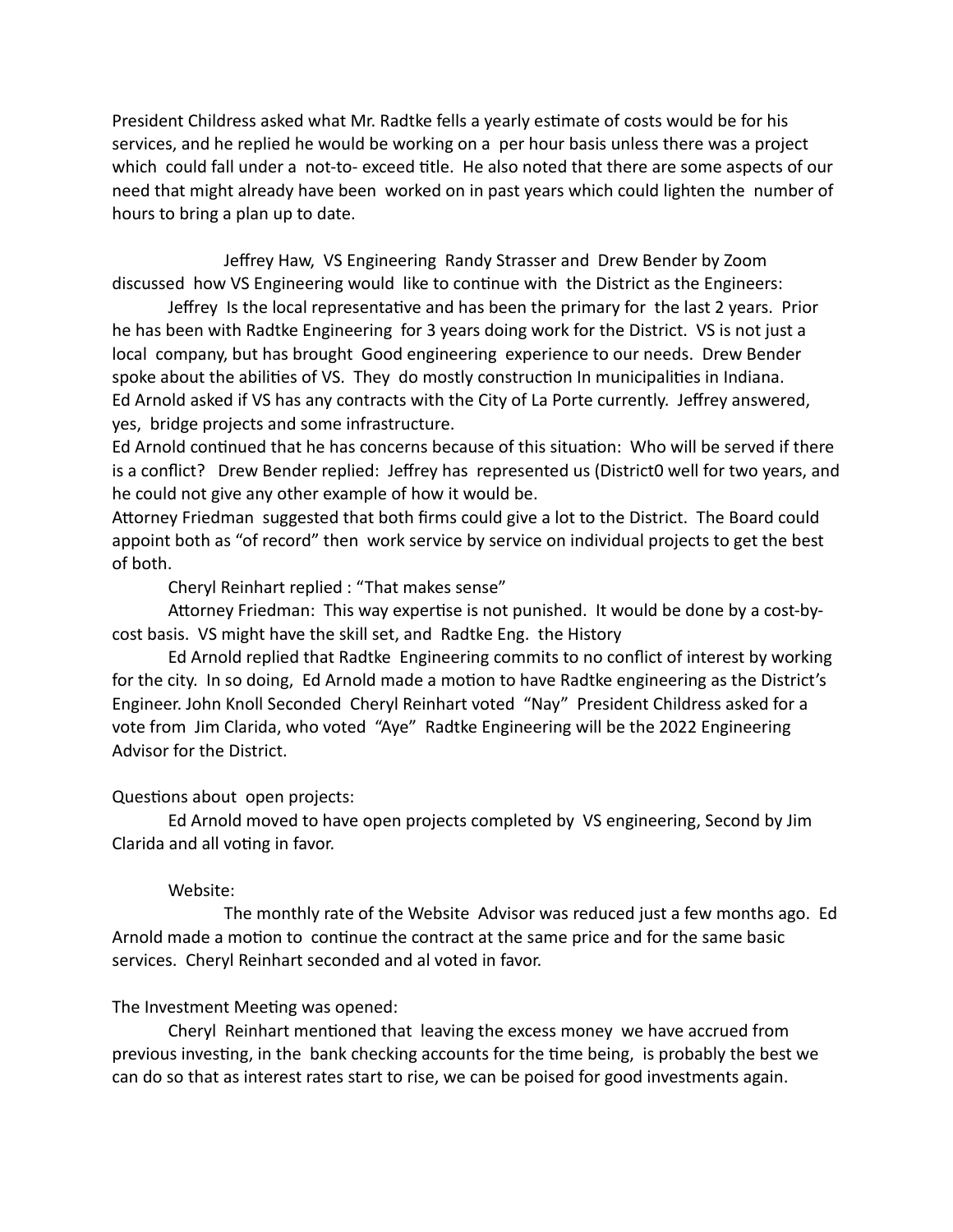Clerk Knoll reported that we received interest of \$2102.03 during the year 2021. There is still one Certificate of Deposit held and about to mature that has carried over 2022. The short graphic gave a listing of all invested money and is available with the meeting packet. No other questions were asked.

The Investment meeting was closed.

President Childress asked for questions from the Public. There were none.

Ed Arnold moved to close the Annual meeting. Cheryl Reinhart seconded and all voted in favor.

The February Board meeting was continued.

The minutes of the January 2022 were reviewed. Ed Arnold moved to approve the minutes as presented, second by John Knoll , all voting in favor.

The Financial report was reviewed. Cheryl Reinhart moved to accept, Jim Clarida seconded and all voted in favor.

Bills for payment were presented. Clerk Knoll said that all bills were as usual, except the last from the City of La Porte Water Department for the repair and replacement of the damaged and wrecked water testing station at the North end of the water line. The District did not receive any notice of the problem or the repair/replacement project, for \$+7000.00, until after the work was done over a 2 month period. President Childress explained that upon notice of the bill to come to us, he strenuously requested that in the future we be advised an such problems before work is done, and that we have an itemized billing with pictures for such. Superintendent Werner agreed that future events can be done that way. Ed Arnold moved to pay the bills as presented, John Knoll seconded and all voted in favor.

#### Reports:

Attorney Friedman: Water tower/ EDA Application. Matt Reardin feels good about the Application. The county would be more likely to commit money when they see us with the money from the EDA in hand. He also feels that movement on the water tower will lead to futures relationships with the City. If we move forward with the water tower….. Discussion about the design faults…. The City and state signed off on every stage of the District's work/ SafeCo Insurance was brought in on the default by the original contractor and made sure all was done correctly and signed off. We need to continue to build back a positive relationship with the City.

Ed Arnold asked about the @ Million dollars from the City that was spoken of and then has not been re-mentioned? Attorney Friedman said only a full vote by the Council has led to anyone receiving money, so we need to keep working on the water tower as our start. He reminded